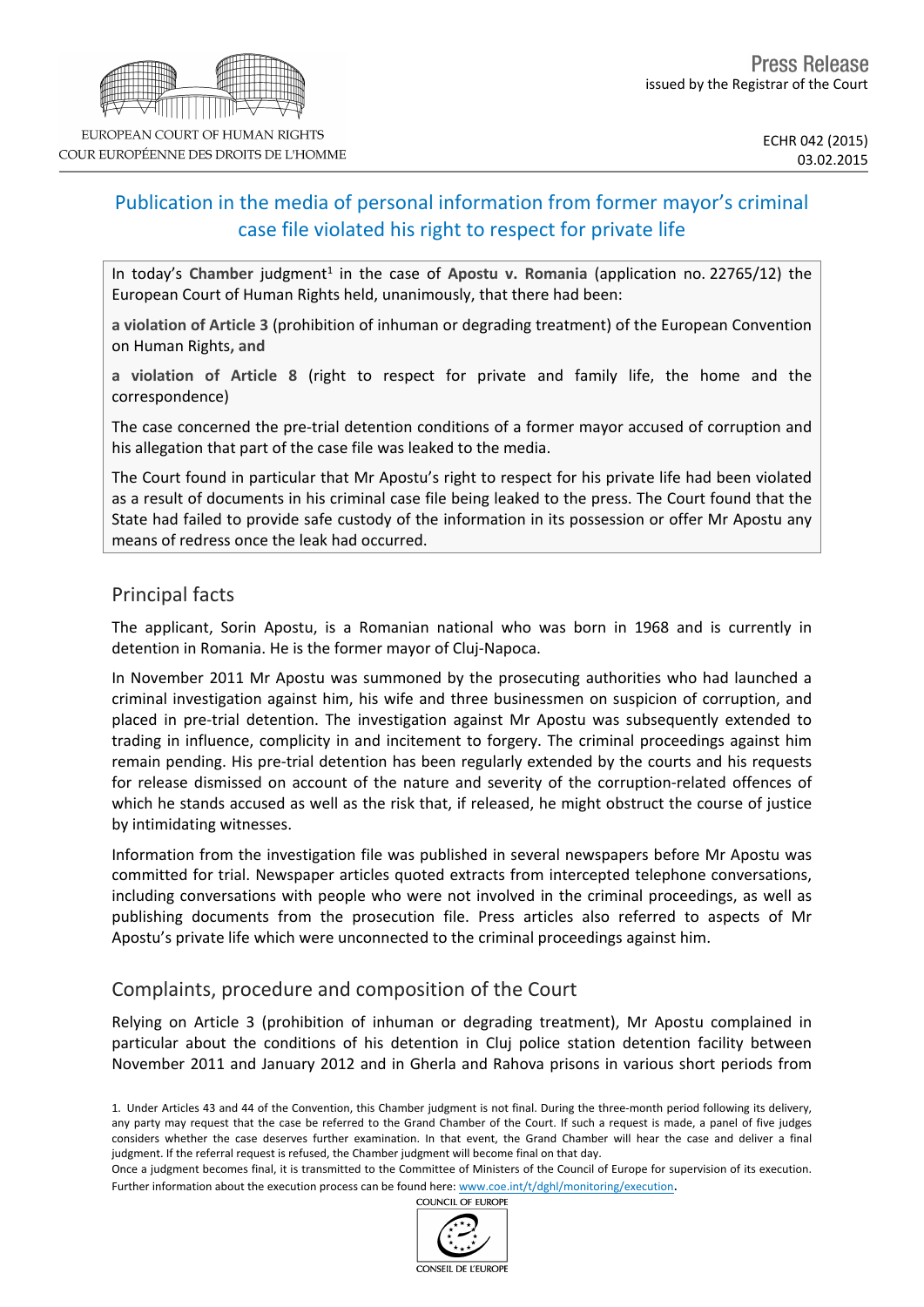January to March 2012. He notably alleged that he had been subjected to overcrowding, as well as inadequate heating, lighting and hygiene. Under Article 8 (right to respect for private and family life, the home and the correspondence), Mr Apostu complained that excerpts from the prosecution file against him – in particular his private telephone conversations intercepted by the authorities' telephone tapping – were leaked to the media and then published in November and December 2011.

The application was lodged with the European Court of Human Rights on 13 April 2012.

Judgment was given by a Chamber of seven judges, composed as follows:

Josep **Casadevall** (Andorra), *President*, Luis **López Guerra** (Spain), Ján **Šikuta** (Slovakia), Dragoljub **Popović** (Serbia), Johannes **Silvis** (the Netherlands), Valeriu **Griţco** (the Republic of Moldova), Iulia Antoanella **Motoc** (Romania),

and also Stephen **Phillips**, *Section Registrar.*

### Decision of the Court

#### Article 3

The Court found that there had been a violation of Article 3 of the Convention in respect of the conditions of Mr Apostu's detention. The personal space available to him was, for the most part, appropriate. However, Mr Apostu had been deprived of the ability to maintain adequate personal hygiene whilst in prison. Furthermore the Court was not convinced that the cells in Rahova and Gherla prisons, where Mr Apostu had been kept for several weeks in early 2012, had been adequately heated. As a result the Court found that the physical conditions of his detention had caused him harm that exceeded the unavoidable level of suffering inherent in detention and had thus reached the minimum level of severity necessary to constitute degrading treatment within the meaning of Article 3.

#### Article 8

The Court observed that the publication of recorded conversations in the press revealed information about Mr Apostu's private affairs which cast him in an unfavourable light and gave the impression, before the case had been examined, that he had committed crimes. Furthermore some of the published conversations were strictly private and had little or no connection with the criminal charges against Mr Apostu.

The Court noted that the essence of the complaint was the fact that the authorities had allowed information to leak to the press, rather than its subsequent publication. Therefore the Court did not consider the Government's reference to the possibility of a complaint against the journalists or media companies to be relevant to the case. The Court noted that once the information had been published Mr Apostu had no means to take immediate action to defend his reputation as the merits of the case were not under examination by a court and thus the accuracy or interpretation of the recorded conversations could not be challenged. Nor did he have the means to lodge a complaint against the authorities for the leak and in the absence of a clearly identified source of the leak it would have been too burdensome for the applicant to have pursued a civil complaint under the general tort law in force.